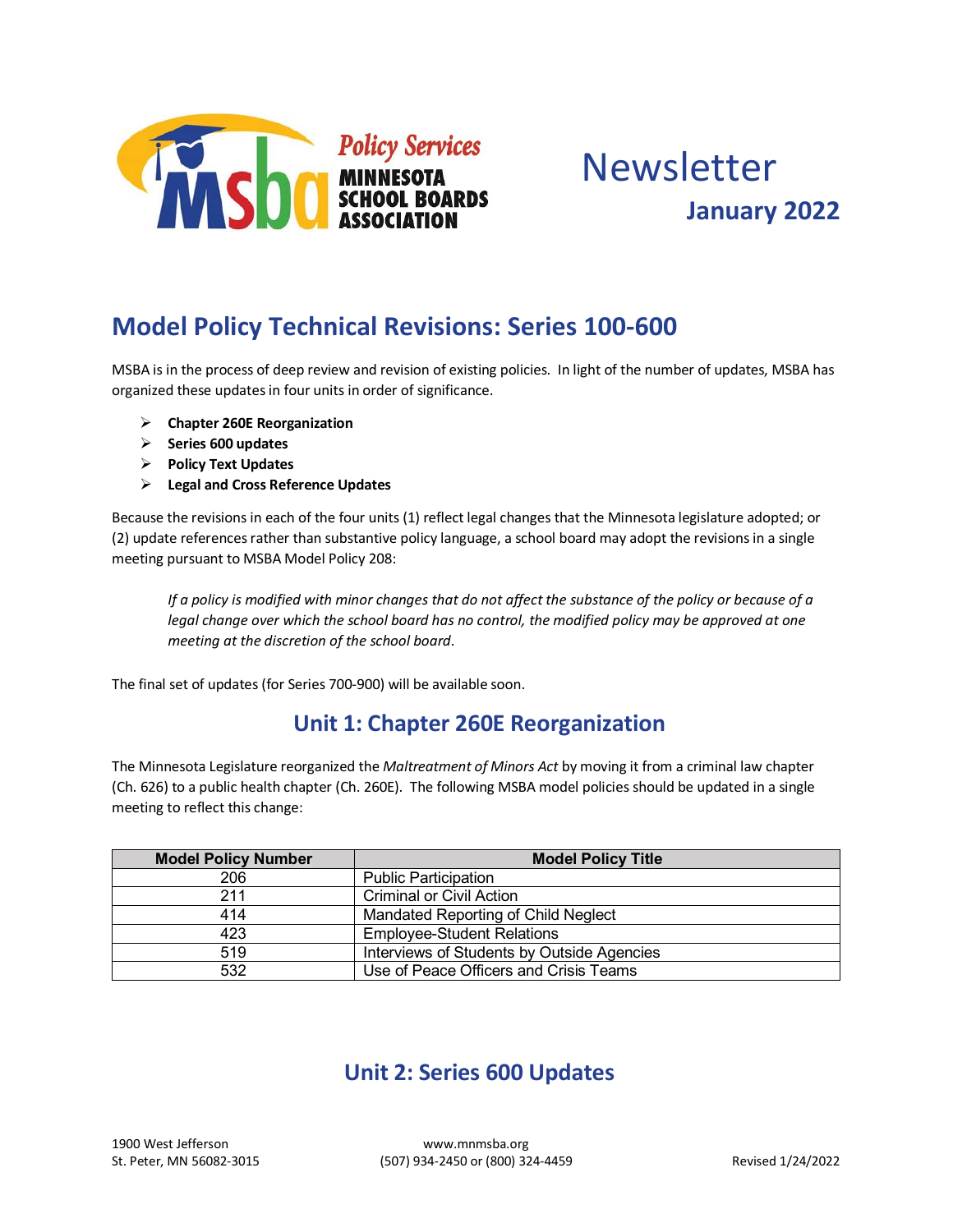Because MSBA Model Policies Series 600 focuses upon students, we combine the policy updates in one unit:

| <b>Model Policy Number</b> | <b>Model Policy Title</b>                    | <b>Notes</b>                      |
|----------------------------|----------------------------------------------|-----------------------------------|
| 603                        | <b>Curriculum Development</b>                | <b>Update References</b>          |
| 604                        | <b>Instructional Curriculum</b>              | <b>Update References</b>          |
| 605                        | <b>Alternative Programs</b>                  | <b>Update Text</b>                |
| 606                        | <b>Textbooks and Instructional Materials</b> | <b>Update References</b>          |
| 607                        | Organization of Grade Levels                 | <b>Update References</b>          |
| 608                        | Instructional Services; Special Education    | <b>Update Text</b>                |
| 609                        | Religion                                     | <b>Update Text</b>                |
| 611                        | Home Schooling                               | <b>Update References</b>          |
| 613                        | <b>Graduation Requirements</b>               | <b>Update References</b>          |
| 614                        | School District Testing Plan and Procedures  | <b>Update References</b>          |
| 615                        | <b>Testing Accommodations</b>                | <b>Update References</b>          |
| 616                        | <b>School District System Accountability</b> | <b>Update Text and References</b> |
| 623                        | Mandatory Summer School Instruction          | <b>Update References</b>          |

The **green** policies do not involve substantive changes to the policy; the revisions can be adopted in a single meeting.

The yellow policies involve legislative legal updates over which school boards have no control. They may be adopted in a single meeting.

### **Unit 3: Policy Text Updates**

This set of revisions cleans up and clarifies existing policies. These changes are not substantive and can be adopted in a single meeting.

| <b>Model Policy Number</b> | <b>Model Policy Title</b>                   | <b>Note</b>                           |
|----------------------------|---------------------------------------------|---------------------------------------|
| 204                        | <b>School Board Meeting Minutes</b>         | Update text to mirror statute         |
| 205                        | Open Meetings and Closed Meetings           | Update titles/text to mirror statutes |
| 208                        | Development of Policies                     | Clarify existing text                 |
| 305                        | Policy Implementation                       | Add 'procedures' to text              |
| 422                        | Policies Incorporated by Reference          | Delete unneeded cross references      |
| 427                        | <b>Workload Limits</b>                      | Update text                           |
| 504                        | <b>Student Dress and Appearance</b>         | Replace <i>i.e.</i> with $e.g.$       |
| 521                        | <b>Student Disability Nondiscrimination</b> | Update text and legal reference       |
| 523                        | Policies Incorporated by Reference          | Delete unneeded cross references      |

#### **Unit 4: Legal and Cross Reference Updates**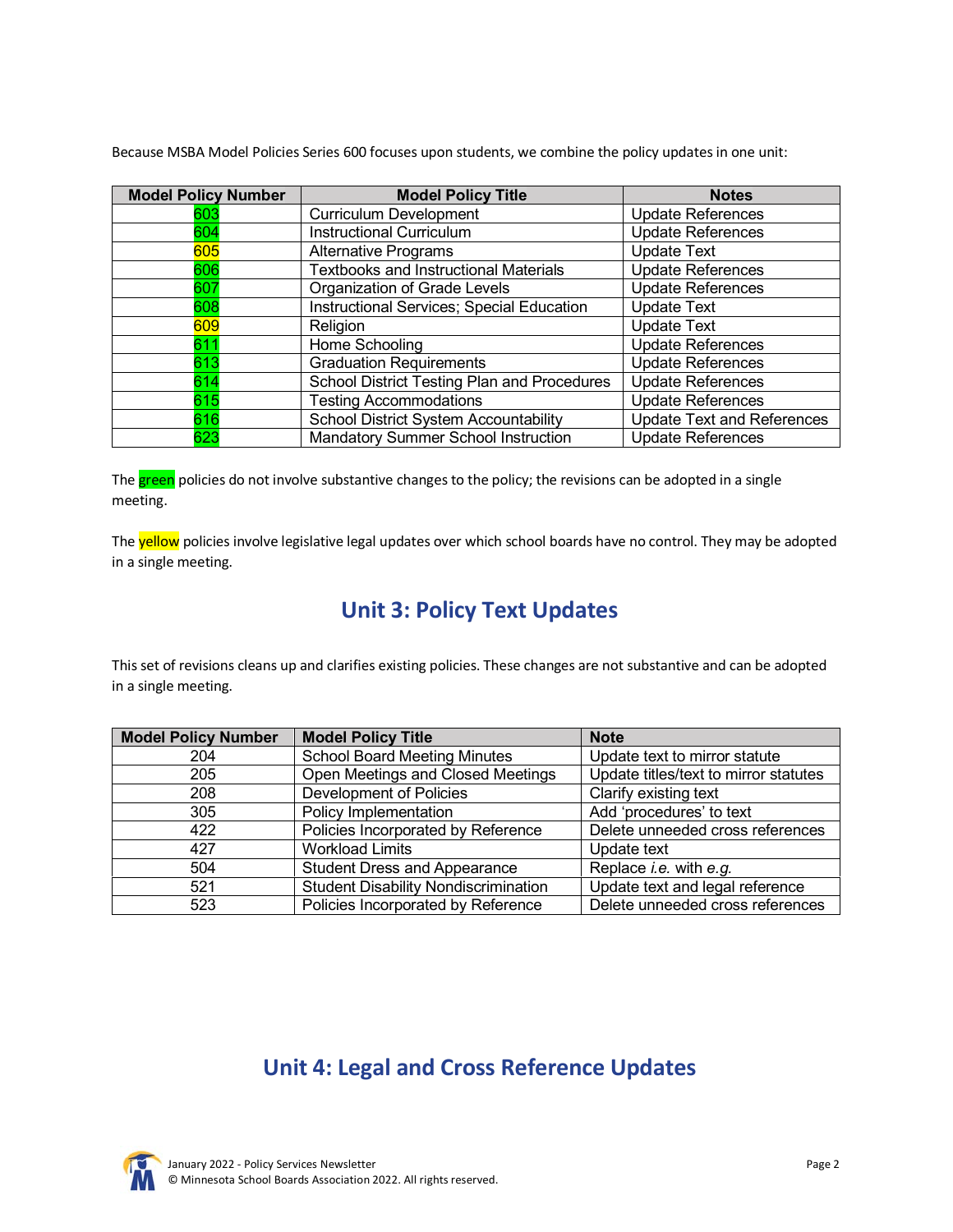MSBA has discontinued its *Service Manual* (individual Law Bulletins continue to be available). These updates address this change and update other references. These can be adopted in a single meeting.

| <b>Model Policy Number</b> | <b>Model Policy Title</b>             | <b>Note</b>                             |
|----------------------------|---------------------------------------|-----------------------------------------|
| 101                        | Legal Status of School District       | Delete Service Manual Reference         |
| 103                        | Complaints                            | Delete Service Manual Reference         |
| 203.5                      | School Board Meeting Agenda           | <b>Add Advisory Opinion Reference</b>   |
| 207                        | <b>Public Hearings</b>                | <b>Update Statutory Reference</b>       |
| 210                        | Conflict of Interest                  | Delete Service Manual Reference         |
| 301                        | <b>School District Administration</b> | Delete Service Manual Reference         |
| 302                        | Superintendent                        | Delete Service Manual Reference         |
| 303                        | <b>Superintendent Selection</b>       | Delete Service Manual Reference         |
| 304                        | <b>Superintendent Contract</b>        | Delete Service Manual Reference         |
| 401                        | <b>Equal Employment Opportunity</b>   | <b>Update Statutory Reference</b>       |
| 402                        | <b>Disability Nondiscrimination</b>   | <b>Update References</b>                |
| 403                        | Discipline, Suspension                | Delete Service Manual; Update Reference |
| 408                        | Subpoena of District Employee         | Delete Service Manual Reference         |
| 419                        | <b>Tobacco-Free Environment</b>       | Delete Service Manual; Update Reference |
| 514                        | <b>Bullying Prohibition Policy</b>    | Update Policy 522 Cross Reference Title |
| 516                        | <b>Student Medication</b>             | Fix Numerical Order of Legal References |
| 520                        | <b>Student Surveys</b>                | Update Policy 522 Cross Reference Title |

#### **Instructions to access the Policy Manual online**

- 1. Please visit www.mnmsba.org.
- 2. Go to the Resources tab and select Policies
- 3. Log into the Members area (access is limited to Policy Services subscribers)